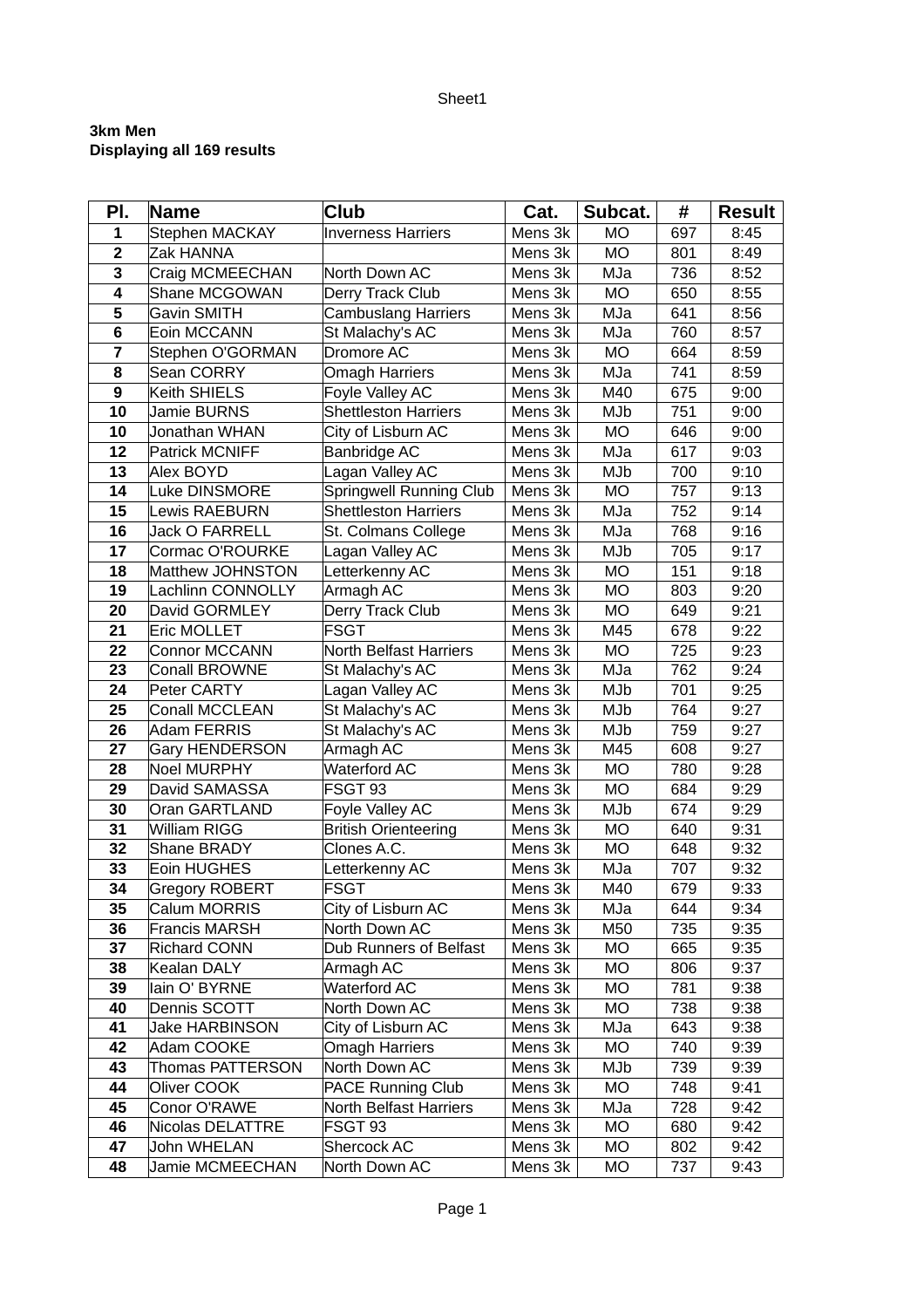| √neet⊹ |
|--------|
|--------|

| 49        | Ethan DUNN                                           | <b>Ballydrain Harriers</b>                    | Mens 3k            | MJa        | 324        | 9:44           |
|-----------|------------------------------------------------------|-----------------------------------------------|--------------------|------------|------------|----------------|
| 50        | Cathaoir PURVIS                                      | <b>North Belfast Harriers</b>                 | Mens 3k            | MJa        | 729        | 9:45           |
| 51        | Kian BITTLES                                         | <b>Beechmount Harriers</b>                    | Mens 3k            | MJa        | 618        | 9:45           |
| 52        | <b>Matthew WILLIS</b>                                | City of Lisburn AC                            | Mens 3k            | MJb        | 647        | 9:46           |
| 53        | Owen MCGINNITY                                       | <b>Beechmount Harriers</b>                    | Mens 3k            | MJa        | 628        | 9:48           |
| 54        | Nigel MCKIBBIN                                       | Dromore AC                                    | Mens 3k            | M45        | 663        | 9:50           |
| 55        | Darren HAMILTON                                      | North Down AC                                 | Mens 3k            | M40        | 733        | 9:53           |
| 56        | Mark MALONE                                          |                                               | Mens 3k            | <b>MO</b>  | 792        | 9:55           |
| 57        | Danny FAGAN                                          | Armagh AC                                     | Mens 3k            | <b>MO</b>  | 606        | 9:55           |
| 58        | Raymond CAROLAN                                      |                                               | Mens 3k            | M40        | 786        | 9:55           |
| 59        | Ciaran DENVIR                                        | East Down AC                                  | Mens 3k            | MO         | 669        | 9:56           |
| 60        | Mark MCKENNA                                         | <b>Waterford AC</b>                           | Mens 3k            | <b>MO</b>  | 779        | 9:57           |
| 61        | Ed KELLY                                             | Dromore AC                                    | Mens 3k            | M40        | 660        | 9:58           |
| 62        | Peter MURRAY                                         | St Colmans College                            | Mens 3k            | MJa        | 807        | 9:59           |
| 63        | Darragh CROSSAN                                      | Foyle Valley AC                               | Mens 3k            | <b>MO</b>  | 673        | 9:59           |
| 64        | Shane MCSHERRY                                       | Armagh AC                                     | Mens 3k            | M40        | 610        | 10:00          |
| 65        | <b>Nick IRVINE</b>                                   | North Down AC                                 | Mens 3k            | <b>MO</b>  | 734        | 10:00          |
| 66        | Kevin SCHENK                                         | <b>Forres Harriers</b>                        | Mens 3k            | <b>MO</b>  | 672        | 10:00          |
| 67        | Kieron CONWAY                                        | St Malachy's AC                               | Mens 3k            | MJa        | 763        | 10:00          |
| 68        | <b>Matthew NEILL</b>                                 | <b>Omagh Harriers</b>                         | Mens 3k            | MJb        | 743        | 10:01          |
| 69        | <b>Adam HILDITCH</b>                                 | Dromore AC                                    | Mens 3k            | MJa        | 658        | 10:01          |
| 70        | Matt SMYTH                                           |                                               | Mens 3k            | MJb        | 796        | 10:02          |
| 71        | <b>Wesley MCDOWELL</b>                               | Dromore AC                                    | Mens 3k            | <b>MO</b>  | 662        | 10:02          |
| 72        | John EWING                                           | North Down AC                                 | Mens 3k            | MJa        | 732        | 10:02          |
| 73        | <b>Brendan HEANEY</b>                                | Armagh AC                                     | Mens 3k            | <b>MO</b>  | 607        | 10:03          |
| 74        | <b>Stephen GARLAND</b>                               | <b>Belfast Running Club</b>                   | Mens 3k            | <b>MO</b>  | 633        | 10:03          |
| 75        | <b>Conor GALLAGHER</b>                               | Lifford Strabane AC                           | Mens 3k            | <b>MO</b>  | 708        | 10:04          |
| 76        | <b>Ben MCMORRIS</b>                                  | Lagan Valley AC                               | Mens 3k            | MJb        | 704        | 10:06          |
| 77        | Pat FITZPATRICK                                      | Dunleer AC                                    | Mens 3k            | M40        | 668        | 10:07          |
| 78        | Fabrice SCOUPE                                       | <b>Belfast Running Club</b>                   | Mens 3k            | M40        | 635        | 10:07          |
| 79        | Stephen ORR                                          | Orangegrove AC                                | Mens 3k            | M40        | 746        | 10:09          |
| 80        | <b>Glen RICHARDSON</b>                               | Norfolk Orienteering Club                     | Mens 3k            | <b>MO</b>  | 720        | 10:09          |
| 81        | <b>Andrew MCMURRAY</b>                               | <b>Invictus Triathlon</b>                     | Mens 3k            | <b>MO</b>  | 698        | 10:11          |
| 82        | Chris DOWNEY                                         | North Down AC                                 | Mens 3k            | MO         | 731        | 10:12          |
| 83        | Declan MCCAFFREY                                     | <b>Beechmount Harriers</b>                    | Mens 3k            | MJb        | 627        | 10:13          |
| 84        | Paul ELLIOTT                                         | unattached                                    | Mens 3k            | M60        | 778        | 10:14          |
| 85        | Michael MCGOWAN                                      | Foyle Valley AC                               | Mens 3k            | MO         | 677        | 10:16          |
| 86        | Alan SHEEHY                                          |                                               | Mens 3k            | MO         | 795        | 10:16          |
| 87        | <b>Joshua COURTNEY</b>                               | Ballymena & Antrim AC                         | Mens 3k            | MJb        | 615        | 10:16          |
| 88        | Paul LE BLANC                                        | Newry A.C.                                    | Mens 3k            | M55        | 713        | 10:17          |
| 89        | Aaron MCGLYNN                                        | Finn Valley AC                                | Mens 3k            | MJa        | 671        | 10:19          |
| 89        | Simon DOYLE                                          | <b>Belfast Running Club</b>                   | Mens 3k            | M40        | 632        | 10:19          |
| 91        | Oisin HUGHES                                         | <b>Blackrock AC</b>                           | Mens 3k            | MJa        | 638        | 10:20          |
| 92        | Piaras MCSHANE                                       | North Belfast Harriers                        | Mens 3k            | MJa        | 726        | 10:20          |
| 93        | Nathan MCBRIDE                                       | <b>Willowfield Harriers</b>                   | Mens 3k            | MJb        | 782        | 10:21          |
| 94        | Michael BURTON                                       | Lagan Valley Orienteers                       | Mens 3k            | M55        | 706        | 10:22          |
| 95        | <b>Odhran CATNEY</b>                                 | <b>Beechmount Harriers</b>                    | Mens 3k            | MJa        | 619        | 10:23          |
| 96        | John DONOHOE                                         | Annalee AC                                    | Mens 3k            | MO         | 604        | 10:23          |
| 97        | Ethan GLENN                                          | North Belfast Harriers                        | Mens 3k            | MJb        | 722        | 10:23          |
| 98        | <b>Fionntan CAMPBELL</b><br><b>James Jack GRACEY</b> | St Malachy's AC<br><b>Beechmount Harriers</b> | Mens 3k            | MJb        | 770        | 10:24          |
| 99<br>100 | Donnacha HUGHES                                      | <b>Blackrock AC</b>                           | Mens 3k<br>Mens 3k | MJb<br>MJb | 623<br>637 | 10:25          |
| 101       | John MCCAFFREY                                       |                                               |                    | MO         | 793        | 10:27<br>10:28 |
|           |                                                      |                                               | Mens 3k            |            |            |                |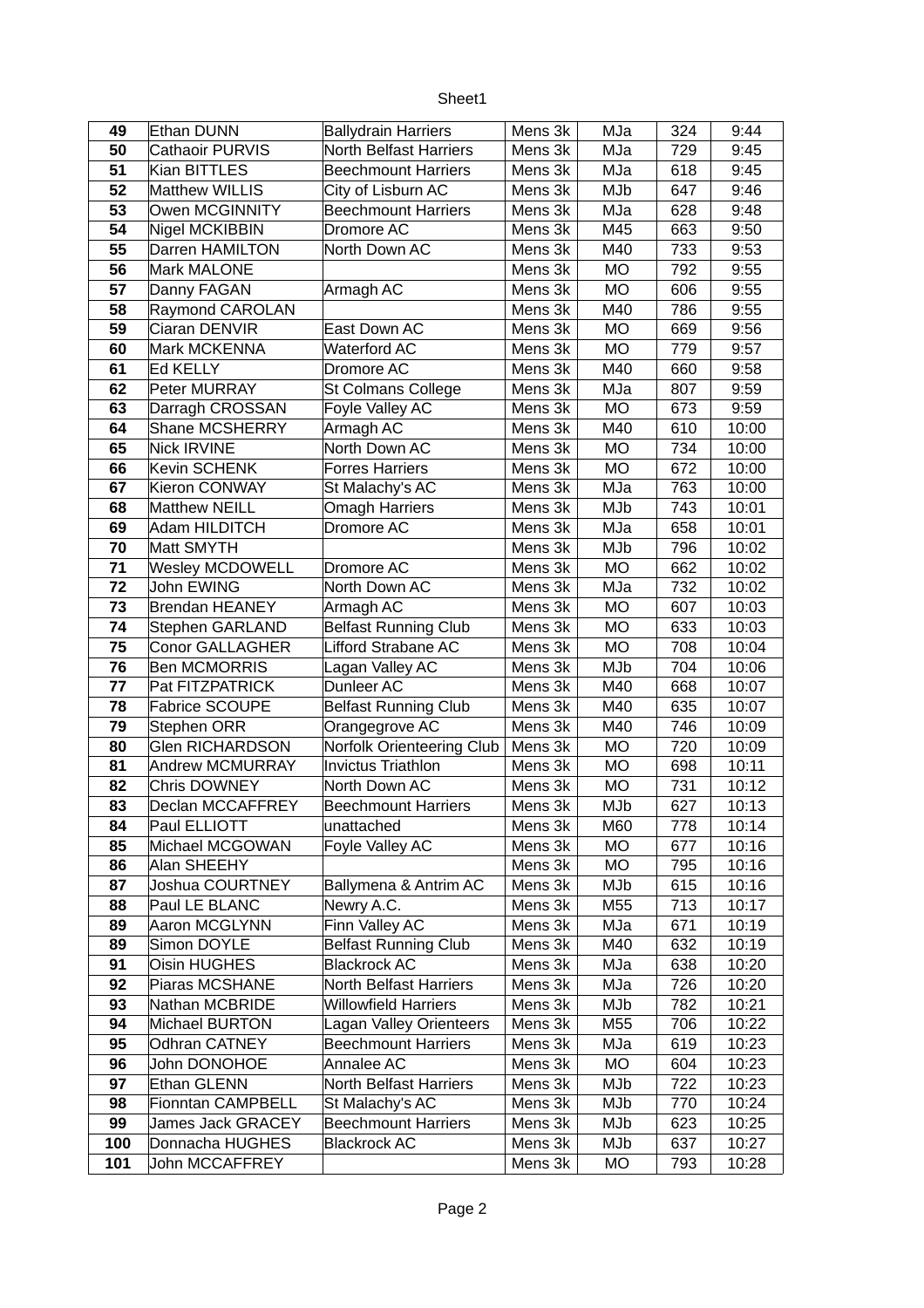| eet ne<br>۱L |
|--------------|
|--------------|

| 102 | <b>Conor TONER</b>                               | St. Patricks's Grammar S       | Mens 3k | MJb       | 775 | 10:29 |
|-----|--------------------------------------------------|--------------------------------|---------|-----------|-----|-------|
| 103 | Andrew MC KENNA                                  | Monaghan Phoenix               | Mens 3k | MJb       | 710 | 10:30 |
| 104 | <b>Ruari GALLAGHER</b>                           | St Malachy's AC                | Mens 3k | MJb       | 771 | 10:31 |
| 105 | Evan EVANS                                       | Dromore AC                     | Mens 3k | <b>MO</b> | 657 | 10:31 |
| 106 | Sean MURPHY                                      | St Peter's AC Lurgan           | Mens 3k | <b>MO</b> | 766 | 10:33 |
| 107 | <b>Jack MCKIBBIN</b>                             | Dromore AC                     | Mens 3k | <b>MO</b> | 655 | 10:34 |
| 108 | <b>Colin DOHERTY</b>                             | City of Lisburn AC             | Mens 3k | <b>MO</b> | 645 | 10:35 |
| 109 | Michael MAGEE                                    | <b>Beechmount Harriers</b>     | Mens 3k | M45       | 626 | 10:37 |
| 110 | Jordan JOHNSTON                                  | Armagh AC                      | Mens 3k | MJb       | 609 | 10:39 |
| 111 | Peter LINDEN                                     | Newry City Runners             | Mens 3k | M40       | 715 | 10:39 |
| 112 | <b>Brendan MCCAMBRIDG North Belfast Harriers</b> |                                | Mens 3k | MJb       | 724 | 10:40 |
| 113 | <b>Niall ARMSTRONG</b>                           | <b>North Belfast Harriers</b>  | Mens 3k | <b>MO</b> | 721 | 10:41 |
| 114 | Lorcan VALLELY                                   | Armagh AC                      | Mens 3k | <b>MO</b> | 613 | 10:45 |
| 115 | Sean MCSHANE                                     | <b>North Belfast Harriers</b>  | Mens 3k | M40       | 727 | 10:46 |
| 116 | <b>Conall MCGRATH</b>                            | St. Patricks's Grammar S       | Mens 3k | MJb       | 774 | 10:49 |
| 117 | <b>Conor MCILVEEN</b>                            | Derry Track Club               | Mens 3k | <b>MO</b> | 651 | 10:49 |
| 118 | Philip MCCLENAHAN                                | Portadown Boat Club            | Mens 3k | MJb       | 750 | 10:51 |
| 119 | <b>Jack MURPHY</b>                               | <b>Glaslough Harriers</b>      | Mens 3k | MJb       | 694 | 10:51 |
| 120 | Mark CARROLL                                     | Dunleer AC                     | Mens 3k | <b>MO</b> | 667 | 10:52 |
| 121 | Patrick MCCANN                                   |                                | Mens 3k | <b>MO</b> | 798 | 10:52 |
| 122 | Mounir KARDACHE                                  | FSGT 93                        | Mens 3k | M55       | 682 | 10:52 |
| 123 | <b>Philip BAILLIE</b>                            | North Down AC                  | Mens 3k | <b>MO</b> | 719 | 10:55 |
| 124 | Eamon SHERIDAN                                   | North Belfast Harriers         | Mens 3k | <b>MO</b> | 730 | 10:57 |
| 125 | Diarmuid DUFFY                                   | <b>Beechmount Harriers</b>     | Mens 3k | MJb       | 621 | 11:00 |
| 126 | Callum MCCABE                                    | Lagan Valley AC                | Mens 3k | MJb       | 702 | 11:02 |
| 127 | Paul Antoin HAGAN                                | St. Patricks's Grammar S       | Mens 3k | MJb       | 773 | 11:04 |
| 128 | <b>Matthew CLAYTON</b>                           | Lagan Valley AC                | Mens 3k | MJb       | 699 | 11:05 |
| 129 | Liam MC KENNA                                    | <b>Glaslough Harriers</b>      | Mens 3k | MJb       | 686 | 11:07 |
| 130 | Olivier DUDOUIT                                  | FSGT 93                        | Mens 3k | M50       | 681 | 11:07 |
| 131 | Fionn MCQUILLAN                                  | St Malachy's AC                | Mens 3k | MJb       | 772 | 11:07 |
| 132 | Darren BURKE                                     | An RIocht AC                   | Mens 3k | <b>MO</b> | 603 | 11:08 |
| 133 | Nicholas WALLACE                                 | <b>Belfast Running Club</b>    | Mens 3k | <b>MO</b> | 636 | 11:16 |
| 134 | Eoin MCKENNA                                     | <b>Glaslough Harriers</b>      | Mens 3k | MJb       | 690 | 11:17 |
| 135 | <b>Gareth GRAHAM</b>                             |                                | Mens 3k | <b>MO</b> | 789 | 11:21 |
| 136 | <b>Gerard MCALEENAN</b>                          | <b>Newry City Runners</b>      | Mens 3k | M40       | 716 | 11:24 |
| 137 | Jonathan BROWN                                   | <b>Orchard County AC</b>       | Mens 3k | MJb       | 747 | 11:30 |
| 138 | Andrew JOHNSTON                                  | Dromore AC                     | Mens 3k | M45       | 659 | 11:33 |
| 139 | Dermot MEEHAN                                    | <b>Glaslough Harriers</b>      | Mens 3k | MO        | 693 | 11:35 |
| 140 | <b>Emmet MAGUIRE</b>                             | St Malachy's AC                | Mens 3k | MJb       | 769 | 11:36 |
| 141 | Kieran TOMS                                      |                                | Mens 3k | MO        | 797 | 11:36 |
| 142 | Aodan SHORT                                      | <b>Beechmount Harriers</b>     | Mens 3k | MJb       | 630 | 11:40 |
| 143 | Pat ROCKS                                        | <b>Newry City Runners</b>      | Mens 3k | M60       | 718 | 11:41 |
| 144 | Fiontan MONAGHAN M                               | <b>Beechmount Harriers</b>     | Mens 3k | MJb       | 629 | 11:44 |
| 145 | Caolan HENDRON                                   | Maghery GAC                    | Mens 3k | MO        | 709 | 11:51 |
| 146 | <b>James MCCRACKEN</b>                           | Dromore AC                     | Mens 3k | M50       | 661 | 11:54 |
| 147 | James MCCAUGHEY                                  | North Down AC                  | Mens 3k | MJb       | 712 | 11:56 |
| 148 | <b>Brian REILLY</b>                              | Larragh AC                     | Mens 3k | M55       | 805 | 11:56 |
| 149 | Michael KELLY                                    |                                | Mens 3k | M40       | 791 | 11:57 |
| 150 | Donal MCARDLE                                    | <b>Glaslough Harriers</b>      | Mens 3k | M45       | 688 | 12:00 |
| 151 | <b>Barry LOUGHRAN</b>                            | Acorns AC                      | Mens 3k | M45       | 602 | 12:02 |
| 152 | John Joe NUGENT                                  | Armagh AC                      | Mens 3k | MJb       | 612 | 12:17 |
| 153 | Malik RACHIDI                                    | FSGT 93                        | Mens 3k | M60       | 683 | 12:20 |
| 154 | Lawerence MALONE                                 | <b>Slieve Gullion Harriers</b> | Mens 3k | M55       | 753 | 12:26 |